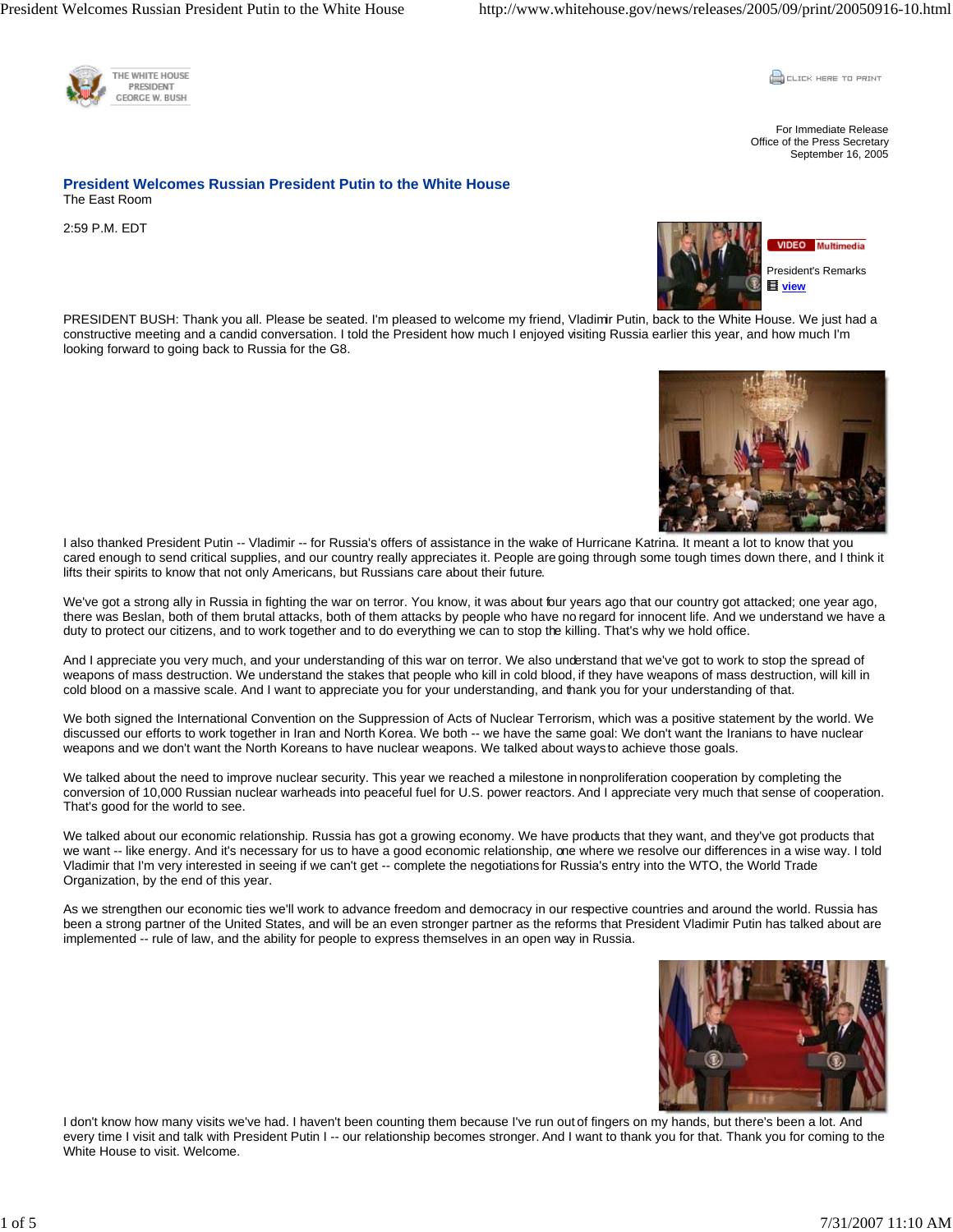PRESIDENT PUTIN: (As translated.) Thank you very much. Distinguished ladies and gentlemen, first and foremost, I'd like to thank the President for the invitation to visit the White House. And at the outset, allow me to relate the words of most sincere compassion and support to the American people with regards to the strikes of Mother Nature that's Katrine Hurricane, which caused the death of many human lives, and caused serious destruction. Believe us, we are sincerely and genuinely having the feeling of compassion with that tragedy, with you.

Russia, in the very first hours after the tragedy, proposed its support. Of course, this aid is in no comparison with the scale -- the plan which was laid down yesterday by the President of U.S. to restore that part of the ct. But that was sincere support, and we wanted to shore up morally the people which they currently need most -- that's medications, that's the first need objects. And I must say, these events, to the entire world, have become a serious lesson not only for the U.S. It's not an accident that we have paid a lot of attention today and while we had meetings in New York, since it's a global catastrophe. Global, absolutely global catastrophe, which must make us think.

And today I told it to George, to ourselves in Russia, we, too, will draw our conclusions regarding organization activities of services related to averting such catastrophes with efficient response to the similar catastrophes which are, indeed, of a global nature. This is precisely why we've discussed these tragic events and our cooperation as regards averting of this -- catastrophe -- infectious disease, and so forth. I'm sure if we pool our effort, then our activities will become more efficient.

In general, the qualitative new level of interaction between our two countries allows to efficiently address these breakthrough strategic tasks in many spheres of our interaction. And today's meeting was another confirmation of that. The traditional, high priority subjects of our interaction is anti-terrorist cooperation of U.S. and Russia. We have agreed to enhance the bilateral coordination, including on the level of the working group to combat terrorism.



Hereby, we believe that special attention should be paid to a joint effort to avert terrorist activities, generally, and of course, with the possible use by terrorists of weapons of mass destruction. You know that a relevant decision has been adopted in New York, in the United Nations organization.

Significant attention was paid to the subject of nonproliferation, and here we have discussed the North Korean problem and the Iranian nuclear dossier. And I must say that our positions are very close with the American partners here. We will continue to coordinate our work. On our part, I'd like to point out, that the potential of diplomatic solutions to all these questions is far from being exhausted, and we'll undertake all the steps necessary to settle all these problems and issues, not to aggravate them, not to bring them to extremalities.

We have in detail discussed other crisis-related situations in the world, and I must say that on all these issues, our foreign policy agencies are in touch constantly.

We have discussed also the upcoming meeting of the G8 group, and I'm thankful to George for some of his recommendations. We will continue with our partners to be in touch, closely coordinating preparation of this event and working out the agenda, so that the meeting of G8 in the Russian Federation be organized at high level quality, but also would take the torch and uphold it, and also bring some fresh breath as regards the relevance of all the subjects as they are considered by our countries and the entire world.

We also discussed today the situation of the post-Soviet Union space. Our countries have joint interests in maintaining stability and economic prosperity of this vast territory. The position of Russia is well known. We come out for the consistent advancement of integrational process within the frameworks of this community of independent states, with respect to sovereignty of all our neighbors, their own right, without pressure from outside, to choose their mode of national development. And we will coordinate our activities with all our partners on that one.

In the course of negotiations, we have also assessed the course of fulfillment of all -- of instructions given on Russia-U.S. relations, and I'd like to point out the economic ties and this development President just mentioned, the fact that we have mutual interest towards each other, including as regards the growing Russia economy and in the sector of energy. We have discussed that in detail.

Basically, this is always the subjects of our bilateral meetings. We have vast reserves to further develop our economic interaction, and, first and foremost, as regards energy dialogue, high technologies, space research, and you know that over the past years a lot has been done both by U.S. and the Russian Federation in this area jointly.

We have discussed the possibility of accession of WTO by Russia. We discussed that in further detail, and I'm very thankful to the President of the U.S. for understanding of our interests during the negotiation process, and I hope that at the expert level, too, our specialists will be able to ultimately find some practical solutions. Even if the questions they have to coordinate are quite a few, but the positive dynamics is there, and I would like to express the hope that it will result in specific outcomes.

And in conclusion, I'd like to underscore one more time that we are convinced with the President that the firm basis of the Russia-U.S. partnership should be based on the broad ties of our societies, citizens, civil societies. And after this meeting in the White House we will have a chance to talk with the leaders of the American companies. And I hope that those meetings will also be of help and be useful, since we will discuss specific projects of participation of major U.S. companies in the Russian economy, first and foremost, in the energy sphere.

And I'd like to thank, one more time, the U.S. President that even if very difficult situation is known right now, where Mother Nature has revealed itself, well, he has found it possible to materialize our agreements and this meeting has occurred, even if it was clear that constantly with his mind he is out there, with his thoughts, with those people, with those problems. But, still, it was possible to run through the entire agenda. We have discussed all the questions there. We have agreed on the immediate steps in future, as regards to interaction between U.S. and Russian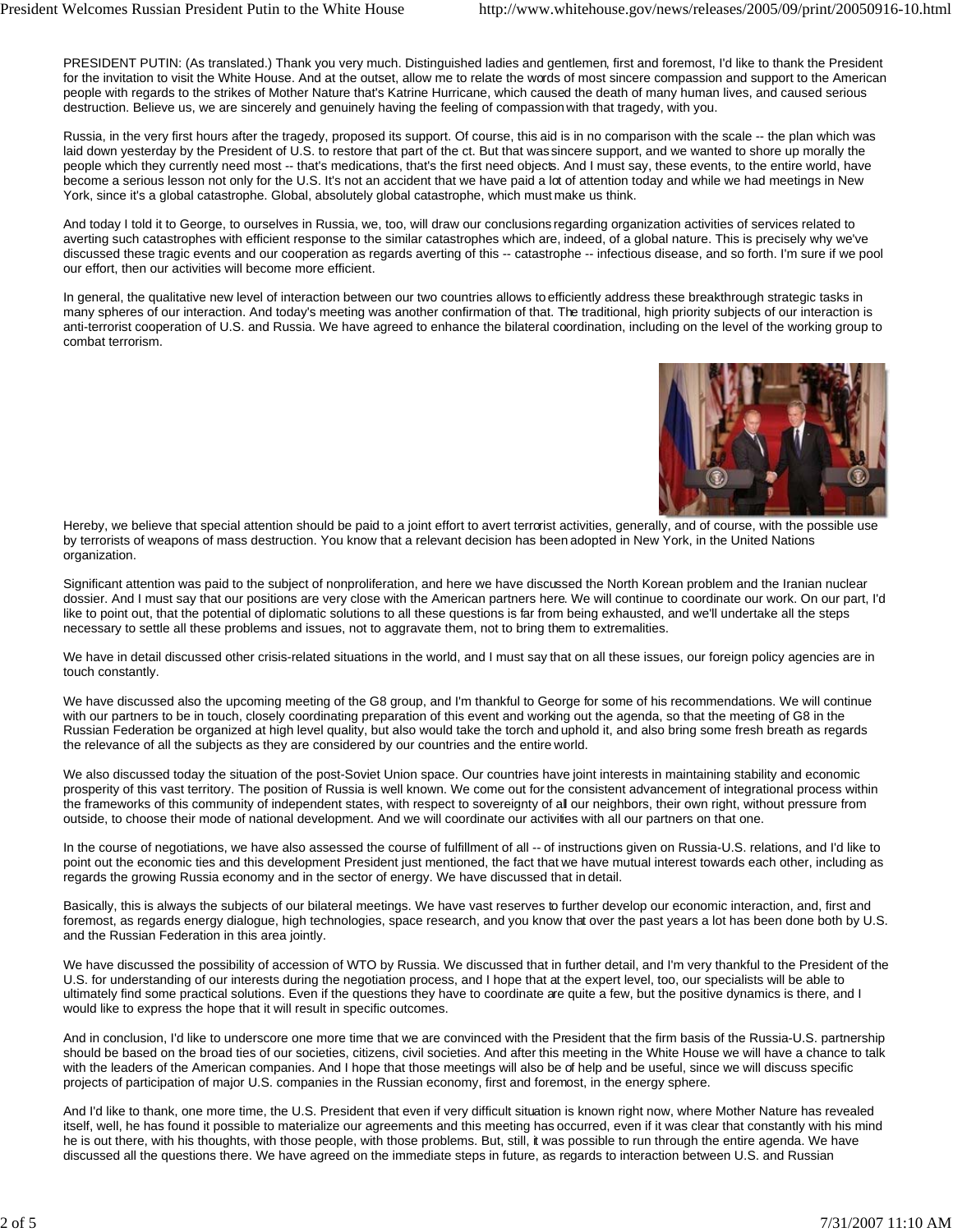Federation. And I hope this will be a good impulse for our cooperation in all those spheres I have just enumerated.

Thank you very much.

PRESIDENT BUSH: We'll take two questions a side, starting with Terry.

Q Mr. President, with billions of dollars flowing out of Washington for hurricane relief, some Republicans are worried that you're writing a blank check that will have to be paid by future generations. Who is going to have to pay for this recovery, and what's it going to do to the national debt?

PRESIDENT BUSH: First of all, for our citizens who haven't seen what I've seen -- you've seen what I've seen -- it's -- we lost a lot of life and a lot of property. I mean, the area destroyed by the storm is the size of Great Britain. And we've got whole towns just completely flattened, just wiped out. And one of our great cities, New Orleans, is -- a lot of it is underwater. And by "underwater," I mean water over the rooftops. And those homes will be destroyed. Thousands of people won't have homes. And so this is an enormous task to help the region start growing again.

One of the commitments that I made last night is for the federal government to fund a significant portion of the infrastructure repair and rebuilding; in other words, our bridges and our roads. Our schools, the water systems are ruined, the sewer system is ruined. And I meant that when I said we will do that. Part of the recovery is to make sure there's an infrastructure that works.

Yesterday in New Orleans, for example, the Mayor was so thrilled that a portion of New Orleans, the French Quarter, for example, has got lights and sewers -- you can't drink the water, but the sewer system works. In other words, he's beginning to see some life. And it just reminded me that as we can get the infrastructure up and running as quickly as possible, get the debris cleared, get the infrastructure up and running, then life will begin.

And so, you bet, it's going to cost money. But I'm confident we can handle it and I'm confident we can handle our other priorities. It's going to mean that we're going to have to make sure we cut unnecessary spending. It's going to mean we don't do -- we've got to maintain economic growth, and therefore we should not raise taxes. Working people have had to pay a tax, in essence, by higher gasoline prices. And we don't need to be taking more money out of their pocket. And as we spend the money, we got to make sure we spend it wisely. And so we're going to have inspectors general overseeing the expenditure of the money.

Our OMB will work with Congress to figure out where we need to offset when we need to offset, so that we can manage not only to maintain economic growth and vitality, but to be able to spend that which is necessary to help this region get back on its feet. So it's a big role for the federal government.

There's a big role for private sector. And that's why I call for economic growth zones, an economic enterprise zone. Look, there's not going to be any revenues coming out of that area for a while anyway, so we might as well give them good tax relief in order to get jobs there and investment there. It makes sense. The entrepreneurial spirit is what's going to help lift this part of the world up. So we've got a -- I started laying out the outlines of a plan, and it's one that we want to work with Congress on.

#### Q What will it cost?

PRESIDENT BUSH: Well, it's going to cost whatever it costs. We're going to be wise about the money we spend. I mean, you're -- we haven't totaled up all the bridges and highways, but I said we'll make a commitment to rebuild the infrastructure, and to help rebuild the infrastructure. We're also spending money on -- \$2,000 a family to help these people get back on their feet. There's a variety of programs. The key question is to make sure the costs are wisely spent, and that we work with Congress to make sure that we are able to manage our budget in a wise way. And that is going to mean cutting other programs.

### Do you want to call on somebody?

Q The Russian-U.S. relationship largely is based on your good personal relations. In year 2008, you both will cease to be Presidents. So have you laid any guarantees so that U.S.-Russia relationship could go on not worse than it does right now?

# PRESIDENT BUSH: That's a good question.

PRESIDENT PUTIN: Are they already firing us? We still want to work. (Laughter.) To be serious, well, I might say that guarantees of the positive development of the U.S.-Russia relations are based on the mutual interests to develop such relations between the two countries, with their steps, leaders can either help such an objective process of development, or be an impediment. We try to do whatever it takes to support this process. So far, we are responsible, and will continue to do so.

PRESIDENT BUSH: For example, we will leave behind some legacies -- the Moscow Treaty, which commits both countries to reducing our nuclear warheads; trade. In other words, as our countries and different companies begin to invest -- companies begin to invest in both countries, that leaves behind a legacy that will be hard for future governments to undo. There's kind of a strategic dialogue, we get in habits sometimes and the idea of setting a way for governments to talk to each other at different levels of government is a good legacy.

And so, we do have three more years, which I found out is a long period of time. And we'l be able to do more together that people -- that future governments will view as a way to move forward to keep the peace, and to be -- to deal with big issues in a complex world.

Steve.

Q Last night you said that greater federal involvement and troops may be required in future disasters. Could you elaborate on that a little bit? And were you able to convince President Putin on the need to send Iran to the Security Counci? Sorry to do a two-part.

PRESIDENT BUSH: No, that's -- hit me with a two-part question.

First, on Iran, we agree that the Iranians should not have a nuclear weapon. That's important for people to understand. When you share the same goal, it means, as you work diplomatically, you're working toward that goal.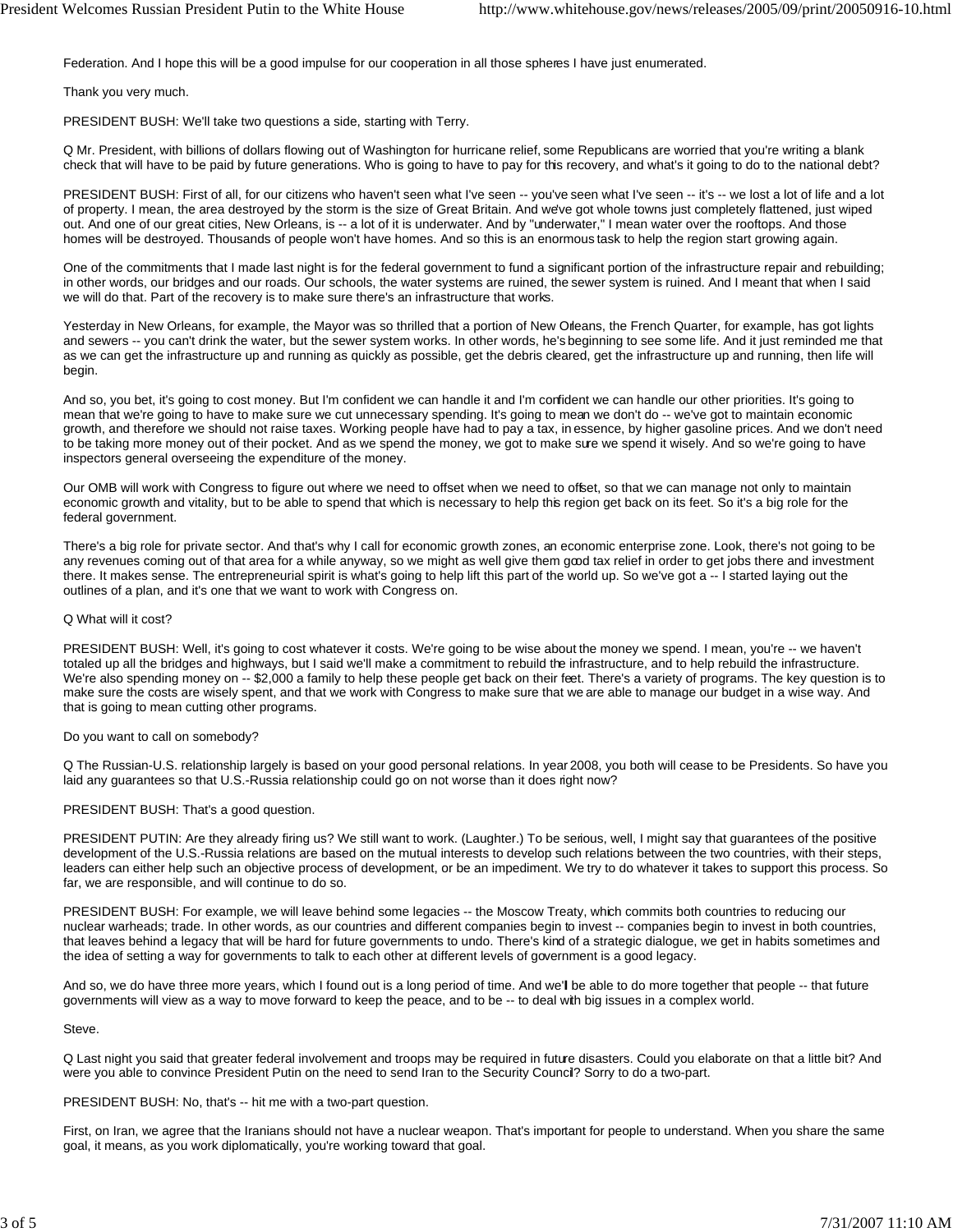Secondly, I am confident that the world will see to it that Iran goes to the U.N. Security Council if it does not live up to its agreements. And when that referral will happen is a matter of diplomacy. And that's what we talked about. We talked about how to deal with this situation diplomatically.

The first part of the question was -- oh, was how to deal with disasters.

Q Federal involvement in disasters.

PRESIDENT BUSH: Yes. I don't want to prejudge the commission's -- what do they call it, the bipartisan commission that is set up in Congress. I don't want to prejudge their findings. But I do think they ought to seriously consider the fact that there are -- a storm, for example, of a certain category, which will require an overwhelming response by government that can only be provided by, say, the United States military through NORTHCOM, because of its ability to muster logistical -- logistics and supplies so quickly. And that's what I want Congress to consider. And I think it's very important that Congress consider this.

It's important for us to learn from the storm what could have been done better, for example, and apply that to other types of situations -- such as a pandemic. At the U.N. I talked about avian flu; we need to take it seriously. I talked to Vladimir about avian flu; I talked to other world leaders about the potential outbreak of avian flu: If avian flu were to hit this country, do we have the proper response mechanisms? Does the federal government have the authorities necessary to make certain decisions? And this storm will give us an opportunity to review all different types of circumstance to make sure that the President has the capacity to react. And that's what I was referring to. I wasn't drawing any conclusions; I was just suggesting that this be a matter of debate and discussion with the bipartisan commission that is going to be set up there, with Democrats and Republican senators and congressmen.

PRESIDENT PUTIN: With regards to the Iranian subject, I might as well say that the our position is very clear and understandable. We support all of the agreements on non-proliferation, which includes Iran and others, fully, and we've always, in this regard, been open with our partners, transparent completely. And yesterday in the meeting with the President of Iran, we directly told him so. And, of course, we are against the fact that Iran would become a nuclear power, and we'll continue to do so in future, under any circumstances.

Now, as regards as to how we can control the situation, there are many ways and means to do so. We wouldn't like our -- steps could bring us to a situation similar to that one in the Korean Peninsula. We're in touch with all the partners in the process with the European-3, with the U.S. We have understanding of what we need to do, and I hope that our activities will be coordinated and will bring positive results.

Once again, yesterday I heard from the Iranian leader a statement that Iran does not seek to acquire nuclear weapons. That's the first thing I wanted to share with you.

Now -- and if you allow me, today, this way or the other, still we'll come back -- and for quite a while, I guess, in future, too -- to the fact of this horrible catastrophe, which was passed on to the soil of the U.S., having to do with this Hurricane Katrine. If, George, you don't mind, I would come back to this first question, which relates to the fact that we are taking away money from the future generation pockets. In the Soviet Union, for many decades, we lived under the motto, we need to think about the future generation. But we never thought about the existing, current, present generations. And at the end of the day, we have destroyed the country, not thinking about the people living today.

Therefore, of course, yes, we need to spend money. There is no two ways about it. And I believe that both U.S. and we in Russia, and in other countries of the world, we've been analyzing, all of us, what has transpired, how the state and the bodies responded to the current events. Many of us will draw their conclusions as regards restructuring the activities of the relevant services and bodies of the state which ought to minimize the repercussions of such catastrophes.

# PRESIDENT BUSH: Final question.

Q The question to Mr. President of the United States. Mr. President, while talking in the United Nations organization, you, probably conscientiously -- talking about the strive for the road to democracy -- mentioned such countries as Afghanistan, Iran, Georgia, Ukraine, and Iraq. Do you believe the situation politically in this country is similar?

And to you, Mr. President, since we're talking about it, what is your assessment, in Iraq and in Ukraine, please? Thank you.

PRESIDENT BUSH: Let me make sure I understand your question. Do I believe the country in -- the situation in our country is similar to their countries?

Q You spoke at the United Nations about the strive for democracy --

PRESIDENT BUSH: Right.

 $Q -$  and you  $-$ 

PRESIDENT BUSH: I remember that.

Q And you mentioned Georgia, Ukraine, Iraq, Afghanistan -- just do you think the situation in these countries is similar?

PRESIDENT BUSH: Oh. Well, no, I think they're all different. I think, as a matter of fact, democracy tends to reflect the cultures and histories of each different country. I do think, though, they're bound by some common principles -- one that governments that are elected by the people tend to respond to the people; that they've got minority rights and rule of law. But they're all on different stages of the development of democracy.

Democracy just doesn't happen; it grows, it takes a while. It's the experience of our country. It's the experience of the Russian Federation. I mean, democracies take on the customs and habits of the particular people, and they mature. And so they're at different stages. I mean, clearly, Iraq is a struggling democracy. But one thing is for certain: the people have made their mind about what they want. They want democracy: 8.5 million Iraqis went to the polls, see, and they've got a constitution that's been written. It wasn't written under bayonet or under the barrel of a gun -- it was written by people from different factions of the society that have come together. And it will be voted on soon. And then there will be another election. So this is an emerging democracy and it's different from a more mature democracy.